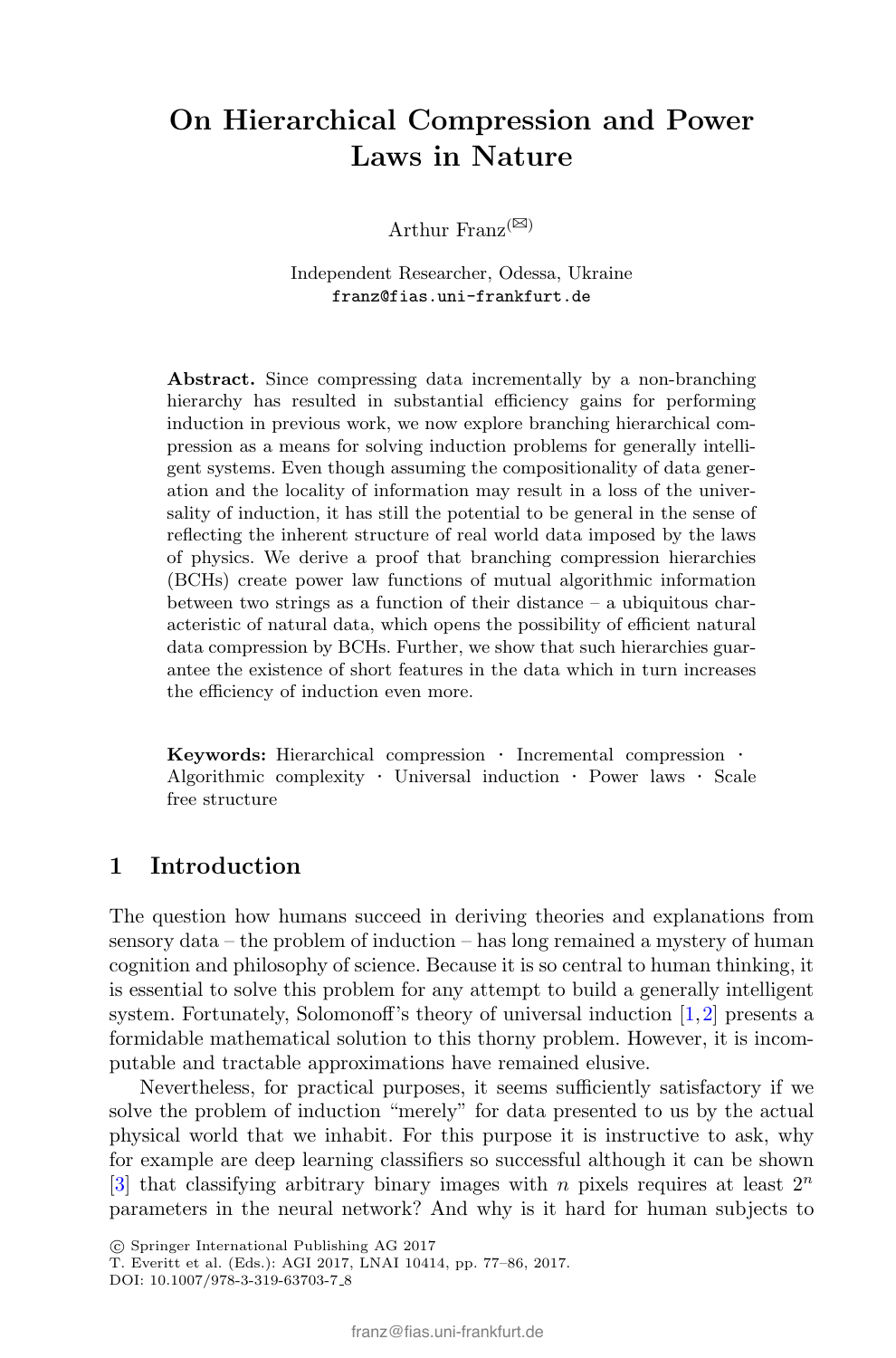find an algorithm that prints the digits of  $\pi$  given a sequence of its digits even though the algorithm is fairly short compared to other gigabyte heavy software programs written by humans? The world seems to present us with a small subset of all possible data – a circumstance that can be exploited in order to increase the efficiency of induction algorithms.

Lin and Tegmark [\[3\]](#page-9-2) argue that properties like symmetry, locality and compositionality of real world data are key restrictions for that purpose and show by "no-flattening theorems" that deep networks achieve their efficiency by exploiting the compositionality of data. Further, as they argue, the polynomial structure of the Hamiltonians in the fundamental laws of physics and the compositional way that those laws are expressed when they generate real world data seems to support the generality of this observation.

Indeed, as proven in our previous work [\[4\]](#page-9-3), exploiting the compositionality of data leads to an efficient incremental way of performing induction. In short<sup>[1](#page-1-0)</sup>, if a bit string of data  $x$  is representable by a composition of computable functions (Turing machines),  $x = f_1 \circ \cdots \circ f_m(\epsilon)$ , then these so-called features  $f_i$  can be found in a greedy fashion (without backtracking), if we always look for the shortest ones while compressing at least a little (which excludes identity functions). The algorithmic entropy  $K(x)$  can then be obtained by

$$
K(x) = \sum_{i=1}^{m} l(f_i) + O(1)
$$
\n(1.1)

where all features are pairwise algorithmically orthogonal:  $I(f_i : f_j) = 0$  for all  $i \neq j$ . The features can be found by searching through pairs of programs  $(f, f')$  such that  $f(f'(x)) = x$  and  $l(f) + l(f'(x)) < l(x)$  where the length of the shortest descriptive map  $f'$  is found to obey a fairly low bound  $l(f') \leq$  $\log K(x) + 2 \log \log K(x) + O(1)$  as will be shown in Sect. [5.](#page-6-0) In spite of this success, the length of the shortest features is not bounded in any way, leaving us with limited theoretical guarantees for the bound on the time complexity of search. Further assumptions about real world data seem necessary in order to obtain such a bound, which would be very helpful in order to boost the efficiency of induction.

A remarkable property of our world seems to be that it has structure on all scales. No matter how much we zoom in toward the microscopic world or zoom out to the macroscopic world, we never seem to arrive at emptiness or a structureless distribution of matter. Typically, this scale invariance can be expressed by power law correlation functions which are found to be ubiquitous in nature. From avalanche distributions, noise spectra, letter sequences in natural language, earthquake and solar flare frequency distributions, species extinction rates, traffic jams, natural images and many more, power law correlation functions are found virtually everywhere in natural data  $[5–7]$  $[5–7]$ . Further, we seem to possess a theoretical justification of the multitude of power laws through the process of self-organized criticality [\[5](#page-9-4)].

<span id="page-1-0"></span><sup>1</sup> For notation and definitions please consult the Preliminaries section below.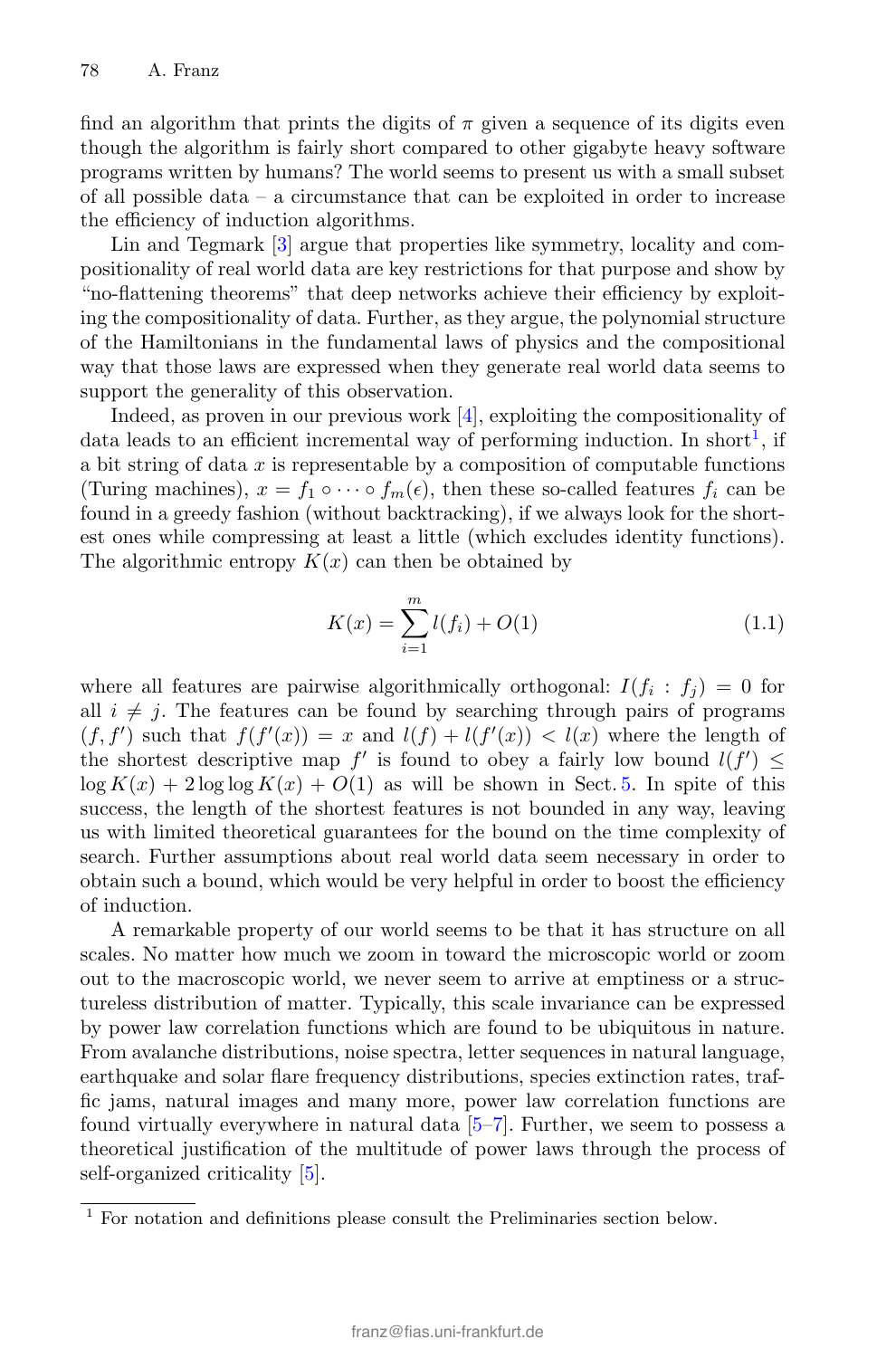In this paper, we show that by extending the present theory of non-branching incremental compression to a branching compression hierarchy (BCH), the mutual algorithmic information between two substrings decays like a power law function of the distance between the substrings. We proceed to show that this circumstance leads to a bound on the feature lengths, which increases the efficiency of incremental compression.

#### **2 Preliminaries**

Consider a universal prefix Turing machine U. Strings are defined on a finite alphabet  $\mathcal{A} = \{0, 1\}$  with  $\epsilon$  denoting the empty string. Logarithms are taken on the basis 2.  $A^*$  denotes the set of finite strings made up of the elements of A. Since there is a one-to-one map  $A^* \leftrightarrow N$  of finite strings on natural numbers, strings and natural numbers are used interchangeably. For example, the length  $l(n)$  of an integer  $n$  denotes the number of symbols of the string that it corresponds to. The map  $\langle \cdot, \cdot \rangle$  denotes a one-to-one map of two strings on natural numbers:  $\mathcal{A}^* \times \mathcal{A}^* \leftrightarrow$ N. The corresponding map for more than two variables is defined recursively:  $\langle x, y, z \rangle \equiv \langle \langle x, y \rangle, z \rangle$ . In particular,  $\langle z, \epsilon \rangle = z$ . Since all Turing machines can be enumerated, the universal machine U operates on a number/string  $\langle n, p \rangle$  by executing p on the Turing machine  $T_n: U(\langle n, p \rangle) = T_n(p)$ . Similarly, a string y is applied to another string x by applying the yth Turing machine:  $y(x) \equiv$  $T_y(x) = U(\langle y, x \rangle)$ . When we speak about the length of a function/feature f, we mean the length of the binary representation of the index  $y$  of the respective Turing machine  $T_y = f$  in the enumeration. The prefix complexity  $K(x|y)$  of x given y is defined by  $K(x|y) \equiv \min\{l(z): U(\langle z,y \rangle) = x\}$  and  $K(x) \equiv K(x|\epsilon)$ . The complexity of several variables is defined as  $K(x, y) \equiv K(\langle x, y \rangle)$ . The "+" sign above equality or inequality signs denotes that the relation is valid up to a constant that is independent of the involved variables. The information contained in x about y is defined as  $I(x : y) \equiv K(y) - K(y|x)$ . However, sometimes we will refer to it as mutual information for the sake of brevity although it is not symmetric. When a string is a concatenation of substrings,  $x = x_1 x_2 \cdots x_n$ , by distance between substring  $x_i$  and  $x_j$  we mean the index distance  $d_{ij} \equiv |i - j|$ .

## **3 Branching Compression Hierarchies Create Power Laws**

Consider a binary string  $x$  that can be computed by a hierarchy of functions, Fig. [1.](#page-3-0) In this section we show that if the functions are the shortest features of their respective substrings, then the information of a substring  $x_i$  about another substring  $x_i$  of x will be bounded by power law function of their distance:

$$
I(x_i : x_j) \lesssim d(x_i, x_j)^{-const}
$$

The main idea is the following. Assume that a fraction of the information in a string is lost as we go along an edge in a graph (information dissipation),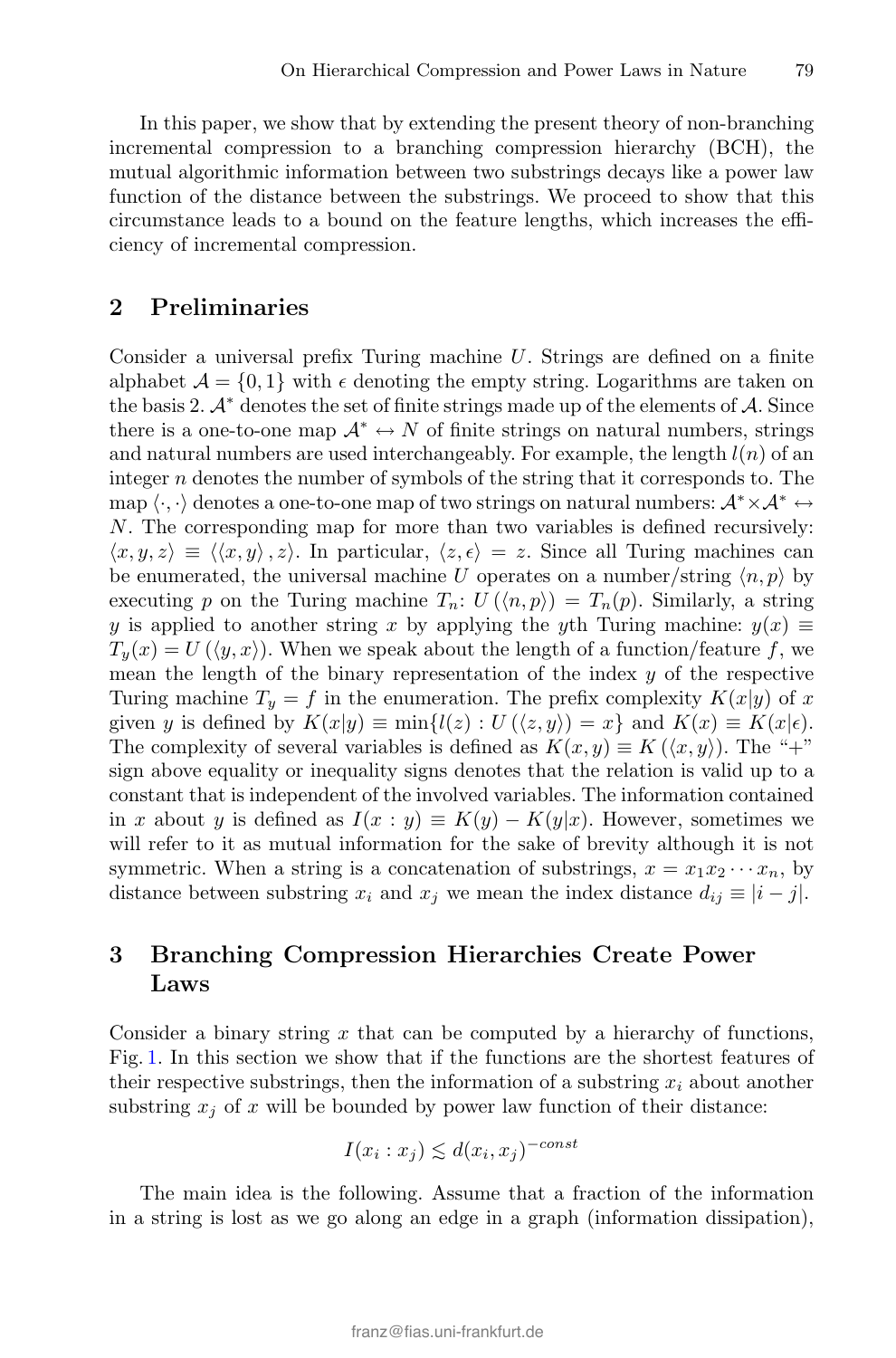

<span id="page-3-0"></span>**Fig. 1.** A branching compression hierarchy (BCH). The path from the root to some leaf is displayed by solid arrows. A bit string  $x$  (whole upper chain, only the part computed from  $q_2$  is shown) is computed by concatenating substrings, one of which is shown as  $q_0$ . Those substrings are computed by their shortest features  $f_l$  and respective parameters,  $q_{l-1} = f_l(p_l)$ , that are found along the path. Since only a fraction  $\alpha_l = K(p_l)/K(q_l)$ of the information in  $q_l$  remains at each level l, the information contained in string  $q_l$ about  $q_0$  decays exponentially with its height l. Note that each arrow (both dashed and solid) corresponds to a different feature, each  $q_1$  in the first level computes different substrings of  $x$ .

since only a part of the string serves as input to the function at the edge. Then the information of a string about another will decrease exponentially with the length of the path between the strings. If the mutual information of two leaf strings is mediated only via the earliest common ancestor in a tree, then it will drop exponentially with the height of that ancestor. Further, the distance between two leaves increases exponentially with the height of their common ancestor. Inserting two exponential functions into each other leads to the power law. The idea that branching hierarchies create power laws is not new [\[7](#page-9-5)], but this is to the best of our knowledge the first time that it is shown in all generality for algorithmic information and arbitrary data.

**Definition 1 (Branching compression hierarchy).** *Let* T *be a perfect tree with a varying branching factor,*  $F = \{f_i\}$  *a set of computable functions for each edge in the tree and* q<sup>h</sup> *a binary string at the root node. For any path from the root to a leaf, index the functions as*  $f_h, \ldots, f_1$  *and compute*  $f_l(p_l) = q_{l-1}$  *for each*  $l = h, \ldots, 1$ *, where*  $p_l$  *is some substring of*  $q_l$ *. Let further*  $f_l$  *be the shortest feature and*  $p_l$  *its respective parameters of*  $q_{l-1}$  *(see [\[4\]](#page-9-3) for definitions). Then, the triple*  $H = \{T, F, q_h\}$  *is called a branching compression hierarchy. The fraction*

<span id="page-3-1"></span>
$$
\alpha_l \equiv \frac{K(p_l)}{K(q_l)}\tag{3.1}
$$

*shall be called information dissipation rate.*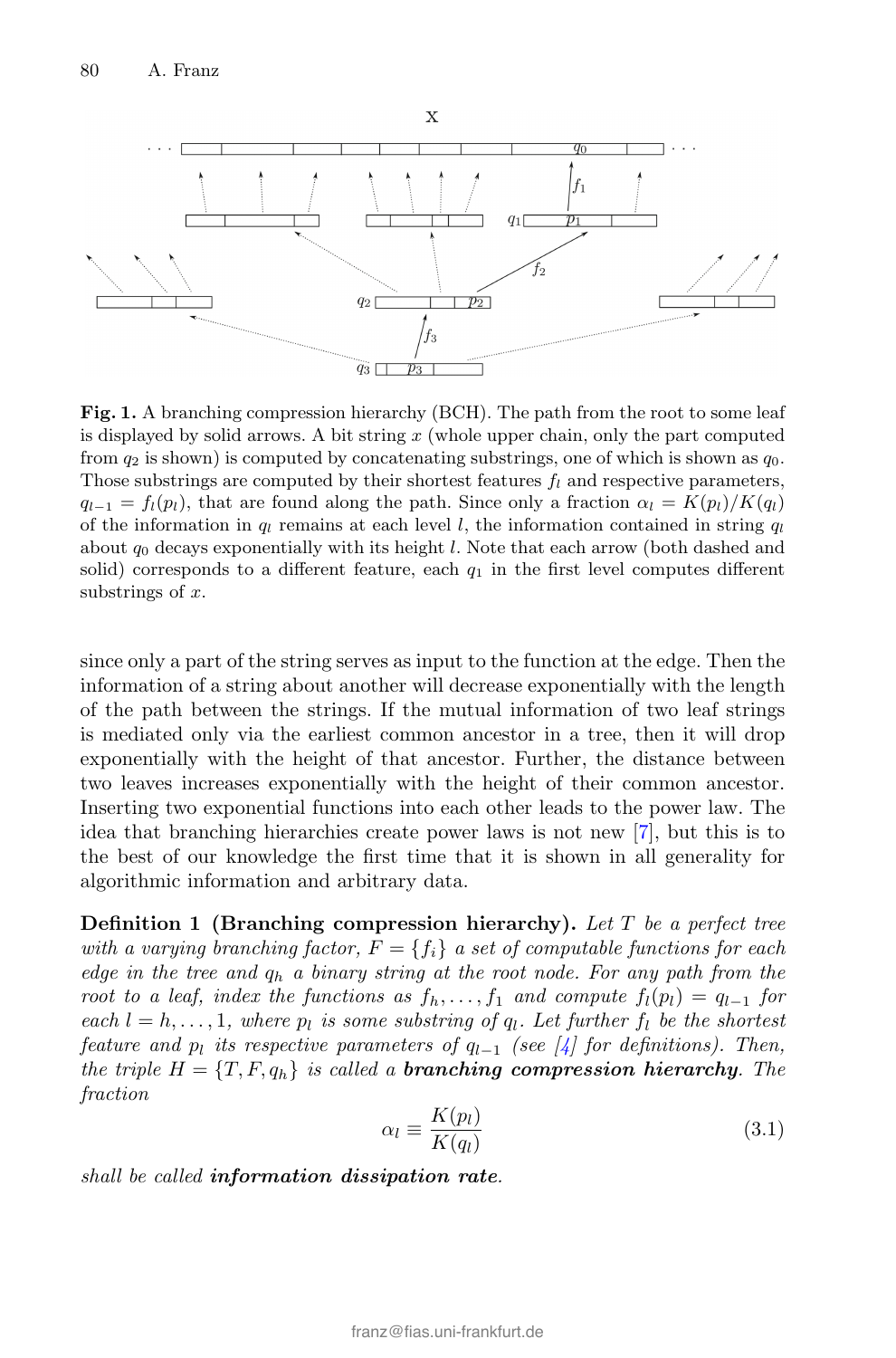*An Example.* Consider a binary image of a triangle. In the first compression level the features could encode lines while the parameters encode the coordinates of the line ends. Then  $f_1 = line$  and  $p_1 = x_1y_1x_2y_2$  encode one of the sides, other features  $f_1^{(2)}$  and  $f_1^{(3)}$  at the same level encode the other sides with their respective parameters  $p_1^{(2)} = x_2 y_2 x_3 y_3$  and  $p_1^{(3)} = x_3 y_3 x_1 y_1$ . All those parameters are concatenated to  $q_1 = p_1 p_1^{(2)} p_1^{(3)} = x_1 y_1 x_2 y_2 x_2 y_2 x_3 y_3 x_3 y_3 x_1 y_1$ . This string is further compressed by  $f_2 = copy2$  which could be a function that copies consecutive entries, such that  $q_1 = f_2(p_2)$ , where  $p_2 = x_1y_1x_2y_2x_3y_3$ . This concludes a two-level branching hierarchical compression of a triangle leaving us with the coordinates of the corners as a concise representation of a triangle.

<span id="page-4-2"></span>**Lemma 1 (Exponential information decay).** *Let* H *be a BCH according to the above definition. We assume:*

*1. The information content in the root node*  $q_h$  *is uniformly distributed through* q<sup>l</sup> *for each* l*:*

$$
\frac{K(p_l|q_h)}{K(q_l|q_h)} = \frac{K(p_l)}{K(q_l)} = \alpha_l
$$
\n(3.2)

*2. The root* q<sup>h</sup> *does not contain any information about any feature below in the path*  $I(q_h : f_l) = 0$  *for all*  $l \leq h$ *.* 

<span id="page-4-0"></span>*Then the information content in*  $q_h$  *about a leaf*  $q_0$  *is given by* 

$$
I(q_h:q_0) \stackrel{+}{=} K(q_h) \cdot \prod_{l=1}^h \alpha_l \tag{3.3}
$$

Of course, there is no guarantee that assumption (1) holds, but it can be expected to hold on average, since after all, the information in  $q_h$  has to go somewhere, since x is ultimately computed from it. If it doesn't go into  $p_l$  then into some  $p_l$  on another path to x. Assumption (2) is discussed below.

Since  $0 < \alpha_l \leq 1$ , Eq. [\(3.3\)](#page-4-0) constitutes an exponential decay of information in a string  $q_h$  about a leaf  $q_0$  as its height h increases. In the special case of  $\alpha \equiv \alpha_l = \text{const}$  the decay  $I(q_h : q_0) \stackrel{+}{=} K(q_h) \cdot \alpha^h$  becomes apparent. What can we say about the information two arbitrary substrings  $y$  and  $z$  about each other?

<span id="page-4-3"></span><span id="page-4-1"></span>**Lemma 2 (Information of strings about each other).** *Let two strings* y *and* z *be conditionally independent given string* a*:*

$$
K(y, z|a) = K(y|a) + K(z|a)
$$
\n(3.4)

*Then the information of* y *about* z *is bounded by the information of* a *about* z*:*  $\pm$ 

$$
I(y:z) \le I(a:z) \tag{3.5}
$$

It should be noted that the assumptions of conditional independence in Lemma [2](#page-4-1) and assumption (2) in Lemma [1](#page-4-2) merely reflect that the only link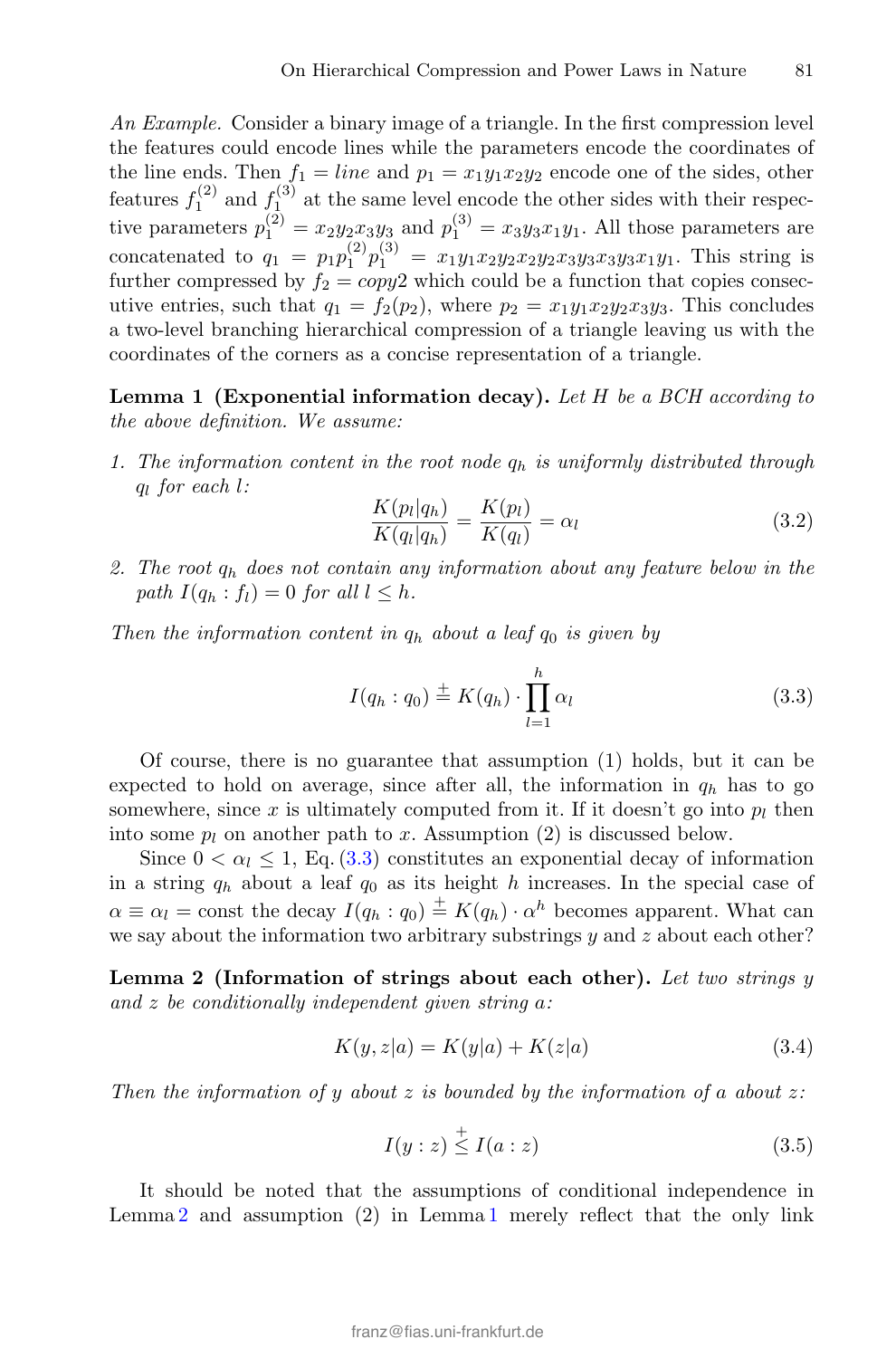between the substrings is the common ancestor. Otherwise, two arbitrary substrings of an arbitrary string certainly can carry more information about each other.

We can now state our main theorem.

<span id="page-5-0"></span>**Theorem 1 (Power law information decay in BCHs).** *Let* H *be a BCH with the assumptions of Lemma [1](#page-4-2) and each pair of leaves conditionally independent given their common ancestor*  $q_h$  *at height* h. Let further  $d_{ij} \equiv |i - j|$  be the *index distance between to substrings*  $x_i$  *and*  $x_j$ *. Then the information contained in*  $x_i$  *about*  $x_j$  *is bounded by a power law function of the distance:* 

$$
I(x_i : x_j) \stackrel{+}{\leq} K(q_h) \cdot d_{ij}^{-\langle \nu \rangle} \tag{3.6}
$$

*where*  $\nu_l \equiv \log_{\bar{b}}(1/\alpha_l) > 0$ , *b the average branching factor of* H *and*  $\alpha_l$  *the information dissipation rate at level* l*.*

Indeed we observe that the algorithmic information carried by one substring about another decays according to a power law function of their distance. This circumstance makes information storage local in the sense that mutual information between substrings exists mostly for nearby substrings. In the following section we will show that the locality of information entails the existence of short features in the whole data string.

# **4 Information Locality Implies Short Features**

Since nearby substrings contain most information about each other in a BCH, we now prove that this implies compressibility of the concatenated string, which in turn implies the existence of a feature of the whole string.

<span id="page-5-1"></span>**Lemma 3 (Information of a string about another implies compressibility**). Let x and y be two strings with x carrying information about  $y: I(x : y) > 0$ . Then the composite string is compressible:  $K(xy) \stackrel{+}{\leq} l(xy)$ .

<span id="page-5-2"></span>**Theorem 2 (Compressibility of substring implies existence of feature).** *Let* x *be a string partitioned into* y *and* p*. Let further* q *be the shortest program with*  $U(q) = y$  *and*  $\lambda$  *the program that computes* y *from* q *and specifies where to insert it into*  $x: \lambda(q, p) = x$ *. If*  $y$  *is*  $l(\lambda)$ *-compressible,*  $K(y) + l(\lambda) < l(y)$ *, then* x *is compressible as well and there is a feature* f *and a corresponding descriptive map* f' of x such that

$$
f(f'(x)) = x
$$

*and*  $l(f) < l(y)$ *.* 

The gist of the results in this and the previous section can be summarized as follows. A BCH computes several strings from a single one at each level of the hierarchy which creates mutual information between the substrings at the leaves. In this section we have shown that it implies the existence of a feature of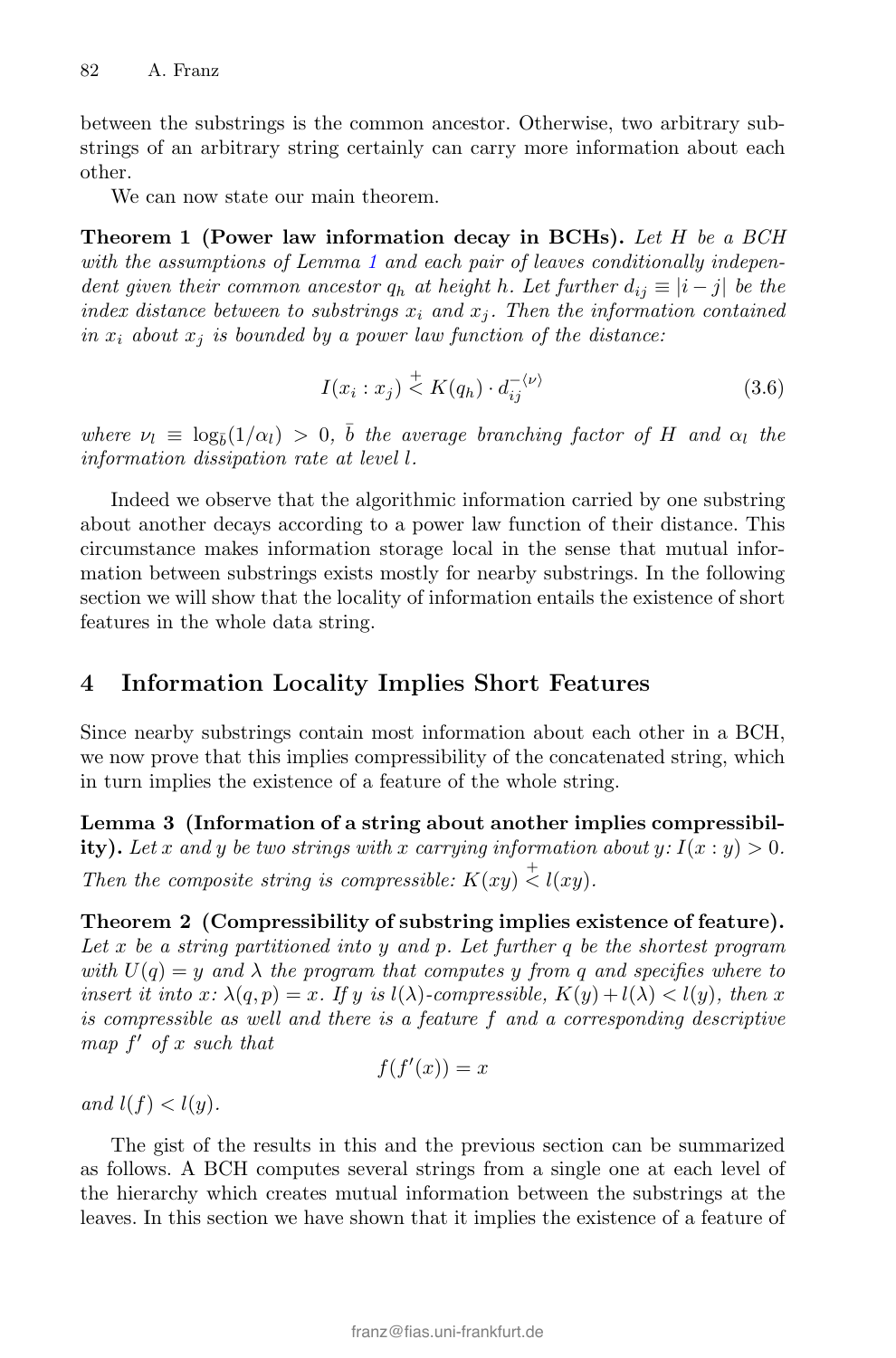the whole string (concatenation of all leaves) such that the length of the feature is bounded by the length of just two neighboring leaves. Since the length of the leaves is generally much smaller than the length of the whole string, we have effectively derived a low bound on feature length. In other words, if our data breaks down into many small pieces, the size of the contained regularities is limited by the length of those little pieces.

# <span id="page-6-0"></span>**5 A Tighter Bound on the Length of the Shortest Descriptive Map**

This section is independent from the previous ones but aims at the same goal: the reduction of the time complexity of compression, which is directly tied to the lengths of features and descriptive maps. While in the previous sections we were occupied with the length of the features, this section goes back to deriving a tighter bound on descriptive maps than in our previous work  $[4,$  $[4,$  Theorem 6.

<span id="page-6-1"></span>There, we have derived the bound  $l(f') \leq 2 \log K(x) + 4 \log \log K(x)$  for the shortest descriptive map  $f'$ . Here, we managed to get rid of the factor two.

**Theorem 3 (Bound on the length of descriptive map).** Let f' be the *shortest descriptive map of a finite string* x*. Then the following bound holds on*  $l(f')$ :

$$
l(f') \stackrel{+}{\leq} \log K(x) + 2\log \log K(x) \tag{5.1}
$$

*and the number of high values of* l(f ) *is low in the sense*

$$
P\{x: l(f') \ge s\} \le s^3 2^{-s} \tag{5.2}
$$

*for any* s *and for all computable and semicomputable distributions* P*.*

Note that this result is valid not only for BCHs, but for incremental compression in general.

### **6 Discussion**

We have shown that data generated by a hierarchy of functions create power law distributed algorithmic information between two pieces of the data. Since correlation is a simple form of algorithmic information, the ubiquity of power law correlation functions in nature constitutes evidence that natural data could successfully be represented by hierarchies.

We have further shown that such structures imply that the data generated like this possesses simple features, i.e. that structure can be found at the smallest scale. This is crucial for the efficiency of induction algorithms since it allows us to find features whose description is bounded by the size of that scale. In other words, we can look at small pieces of the available data where we can find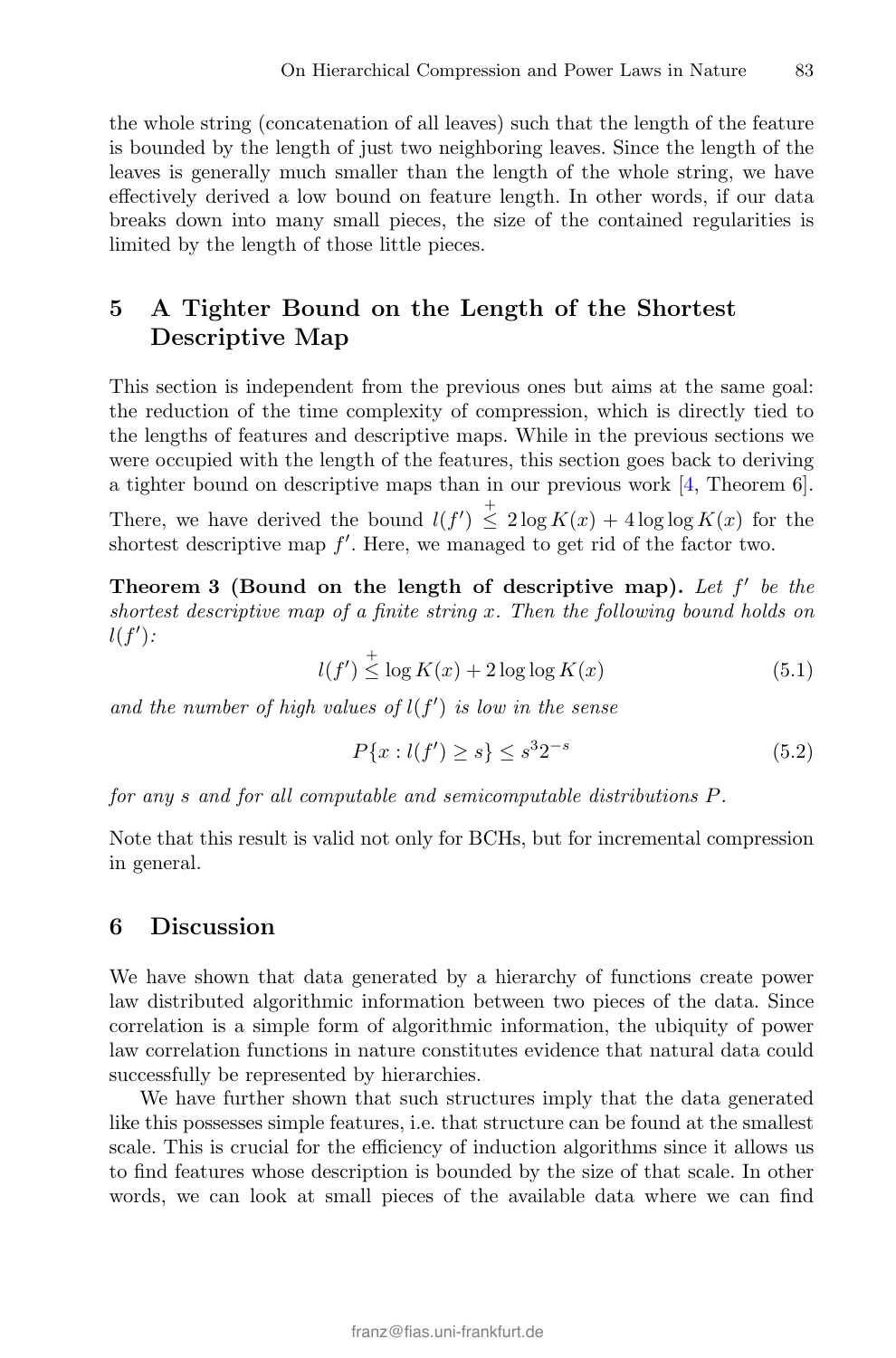structure, derive a feature from that and continue to incrementally compress the data greedily.

One may wonder, if a BCH has troubles solving tasks like the induction of a program for  $\pi$  given a sequence of its digits, why is it that human programmers don't have particular difficulties in specifying such a program? However, such a program is never *induced* from the digits of  $\pi$ , but rather *deduced* from background knowledge about geometry and other, i.e. from other sources of information. Hence, such a task would be an unfair test for both algorithmic and human induction capabilities.

In future work, it would be interesting to derive an actual compression algorithm for hierarchically structured data and compare its time complexity to non-branching incremental compression and to non-incremental Levin search. Even more interesting would be to try to implement such an algorithm which is current work in progress.

## **A Proofs**

*Proof (Lemma* [1](#page-4-2)). Recall that  $f_l$  and  $p_l$  are the shortest feature and parameter of  $q_{l-1}$  and therefore independent,  $K(q_{l-1}) \stackrel{+}{=} l(f_l) + K(p_l)$ , as was proven in [\[4](#page-9-3), Corrolary 2. From Eq.  $(3.1)$  we obtain

<span id="page-7-0"></span>
$$
K(q_0) \stackrel{+}{=} l(f_1) + K(p_1) \stackrel{+}{=} l(f_1) + \alpha_1 K(q_1) \stackrel{+}{=} l(f_1) + \alpha_1 (l(f_2) + \alpha_2 K(q_2))
$$
  
\n
$$
\stackrel{+}{=} K(q_h) \prod_{l=1}^h \alpha_l + \sum_{m=1}^h l(f_m) \prod_{l=1}^{m-1} \alpha_l
$$
  
\n(A.1)

Since  $f_l$  and  $p_l$  cannot be made dependent by conditioning, we get  $K(q_{l-1}|q_h) \stackrel{+}{=}$  $K(f_l|q_h) + K(p_l|q_h)$ . Due to assumption (2), the first term becomes  $K(f_l|q_h)$  =  $K(f_l) \stackrel{+}{=} l(f_l)$ . Therefore, the conditional version can be computed analogously to Eq.  $(A.1)$ :

$$
K(q_0|q_h) \stackrel{+}{=} K(q_h|q_h) \prod_{l=1}^h \alpha_l + \sum_{m=1}^h l(f_m) \prod_{l=1}^{m-1} \alpha_l \tag{A.2}
$$

However, since  $K(q_h|q_h) = O(1)$  we obtain for the information in  $q_h$  about  $q_0$ :

$$
I(q_h:q_0) \equiv K(q_0) - K(q_0|q_h) \stackrel{+}{=} K(q_h) \prod_{l=1}^h \alpha_l
$$

*Proof (Lemma* [2](#page-4-1)*).* We can in general expand [\[8,](#page-9-6) Theorem 3.9.1, p. 247]

$$
K(y, z|a) \stackrel{+}{=} K(y|a) + K(z|y, K(y), a)
$$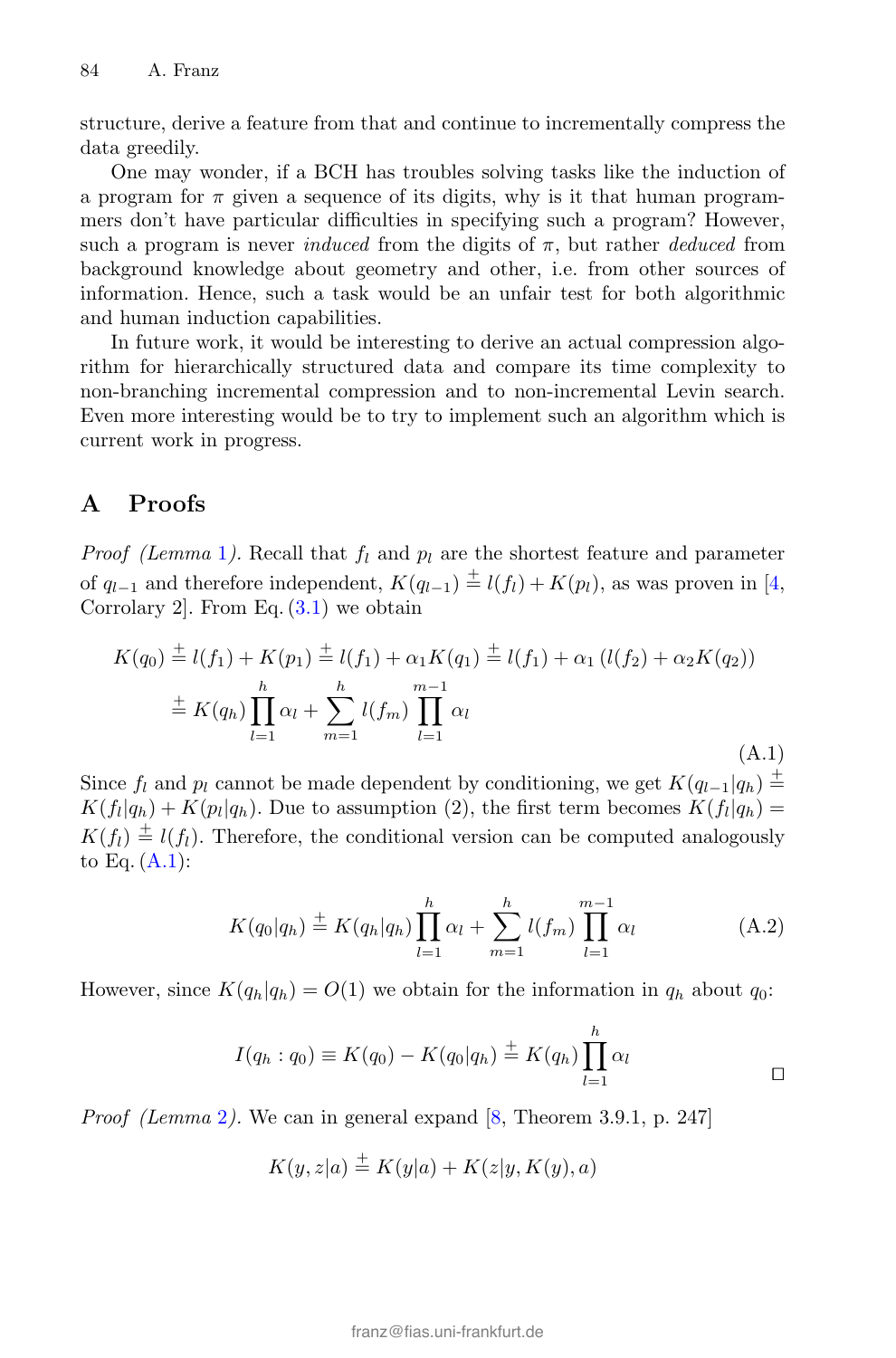and insert it into the independence relation Eq. [3.4.](#page-4-3) This leads to

$$
K(z|a) \stackrel{+}{=} K(z|y, K(y), a) \stackrel{+}{\leq} K(z|y)
$$

where the last inequality follows from the fact that conditioning can only reduce the description length of  $z$  [\[8,](#page-9-6) Theorem 2.1.2, p. 108]. Subtracting this inequality

from  $K(z)$  yields  $K(z) - K(z|a) \geq K(z) - K(z|y)$ . Now we insert the definition of mutual information  $I(a : z) \equiv K(z) - K(z|a)$  on both sides from which the claim follows. □ claim follows.  $\Box$  $\Box$ 

<span id="page-8-0"></span>*Proof (Theorem* [1](#page-5-0)*).* First, from the result in Eq. [\(3.3\)](#page-4-0) and Lemma [2](#page-4-1) it follows that  $I(x_i : x_j)$  decays exponentially with the height h of their common ancestor  $q_h$ 

$$
I(x_i : x_j) \stackrel{+}{\leq} K(q_h) \cdot \prod_{l=1}^h \alpha_l \tag{A.3}
$$

under our assumptions. Consider that the maximal index distance between leaves in a perfect tree increases exponentially with the height h of the common ancestor:

$$
d_{ij} < \prod_{l=1}^{h} \hat{b}_l \tag{A.4}
$$

where  $\hat{b}_l$  is the average branching factor at level l of the tree. By defining the total average branching factor  $\bar{b} \equiv \left(\prod_{l=1}^h \hat{b}_l\right)^{1/h} > d_{ij}^{1/h}$ , we can solve for  $h > \log_{\bar{b}}(d_{ij})$ and compute:

$$
\log_{\bar{b}}\left(\prod_{l=1}^{h}\alpha_{l}\right) < \sum_{l=1}^{\log_{\bar{b}}(d_{ij})}\log_{\bar{b}}(\alpha_{l}) = -\sum_{l=1}^{\log_{\bar{b}}(d_{ij})}\nu_{l} = -\langle v\rangle\log_{\bar{b}}(d_{ij}) = \log_{\bar{b}}\left(d_{ij}^{-\langle\nu\rangle}\right)
$$

where  $\nu_l \equiv \log_{\bar{b}}(1/\alpha_l) > 0$ . Inserting this into Eq. [A.3](#page-8-0) concludes the proof.  $\Box$ *Proof (Lemma* [3](#page-5-1)*).* Consider the general expansion [\[8](#page-9-6), Theorem 3.9.1, p. 247]

$$
K(xy) \stackrel{+}{=} K(x) + K(y|x, K(x))
$$

I is defined by  $I(x : y) \equiv K(y) - K(y|x)$  and is larger than zero by assumption. Since in general  $K(y|x, K(x)) \stackrel{+}{\leq} K(y|x)$  we obtain

$$
K(xy) \stackrel{+}{=} K(x) + K(y) + K(y|x, K(x)) - K(y|x) - I(x:y)
$$
  
\n
$$
\stackrel{+}{\leq} K(x) + K(y) \stackrel{+}{\leq} l(x) + l(y) = l(xy)
$$

*Proof (Theorem [2](#page-5-2)).* Since y is  $l(\lambda)$ -compressible by q,  $\lambda(q, p) = U(\langle \lambda, q, p \rangle) = x$ and  $l(x) = l(y) + l(p)$ , x is compressible as well:

$$
K(x) \le l(\lambda) + l(q) + l(p) = l(\lambda) + K(y) + l(x) - l(y) < l(x)
$$